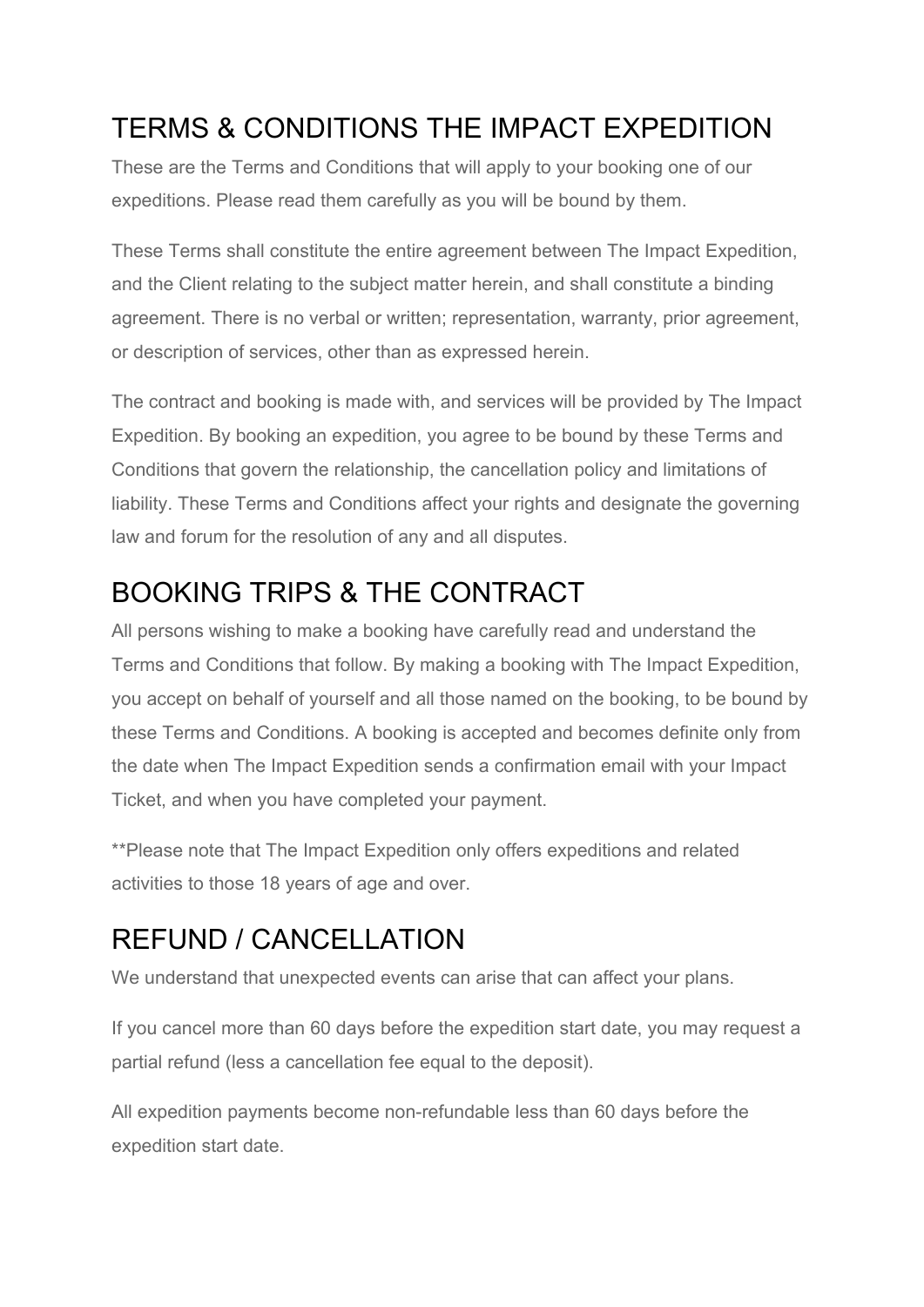# BALANCE TRANSFER

Full and partial expedition payments can be transferred to another expedition taking place within one calendar year, if you notify us 90 days or more before the expedition start date.

You may also transfer the balance to a friend if you let us know 90 days or more in advance.

#### PRICING

All expedition prices shown are per person and are quoted and payable in EURO.

The Impact Expedition is not responsible for any fees incurred due to currency exchange or fees charged by your credit card/bank for processing funds in another currency.

The Impact Expedition reserves the right to alter the prices of any of the travel arrangements shown on our website. You will be advised of the current price of the travel arrangement you wish to book before your contract is confirmed.

Unless stated otherwise, the price of your travel arrangement includes each and all of the component parts described within your booking confirmation invoice.

Not included in the price of your travel arrangement is flights, travel insurance, visa, excess baggage charges, tipping and any extra food or drink or additional excursions or activities which are not confirmed as being part of your expedition arrangements. Additionally, any items or services purchased during an expedition are not included in the cost of your travel arrangement unless specifically stated.

#### MEDICAL CONDITIONS & SPECIAL REQUIREMENTS

The Client must inform The Impact Expedition on our registration form of any medical conditions, pregnancy, disability or any other mental and or physical condition which may affect fitness to travel, including medications you are currently taking. Failure to notify us may result in the Client being refused certain activities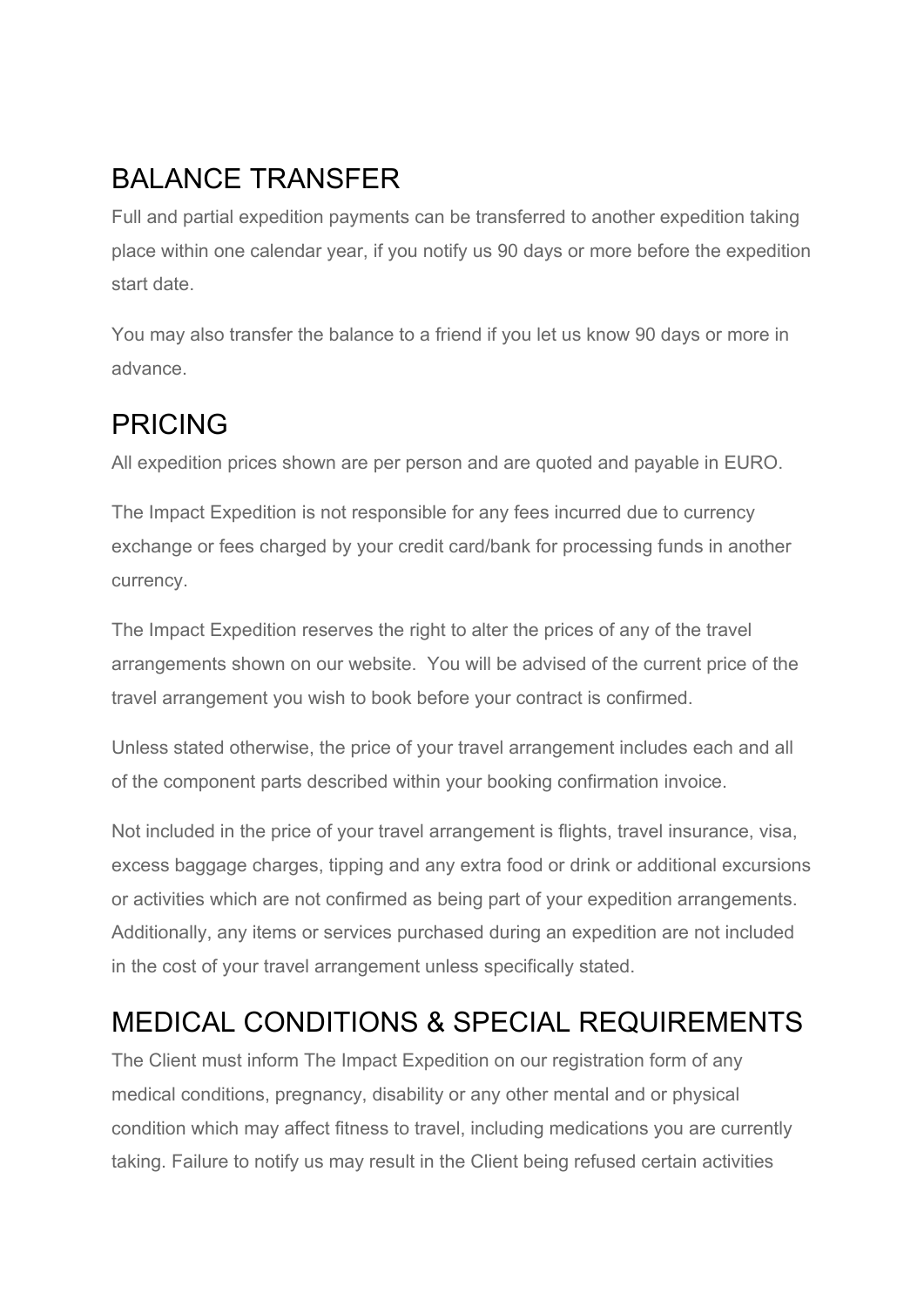during the expedition at the Client's own expense. Some expeditions may be unsuitable for Clients due to age, mobility, disability, pregnancy or physical or mental conditions, please email if you have concerns.

It is absolutely vital that you are accurate with your fitness level and medical conditions for your own safety.

The Impact Expedition will do its best to meet Client's special requests including dietary, but such requests do not form part of the Contract and therefore The Impact Expedition is not liable for not providing these requests.

As a client, you MUST carry medical insurance. Medical facilities vary from country to country and The Impact Expedition will do its absolute best to bring you to a proper medical facility as needed, but makes no representations and gives no warranties in relation to the standard of such treatment.

#### CANCELLATION OF AN EXPEDITION BY THE CLIENT

Any cancellation by a Client must be made in writing (via email) and be acknowledged by The Impact Expedition in writing (via email).

Under no circumstances is your deposit refundable. Deposits are required to secure bookings.

If you cancel and you have made additional payments to your deposit, your full balance can be rolled over to another date of your same trip within one calendar year. If your trip is not offered again, you can switch locations and fees can be transferred.

Fees apart from the deposit can be refunded in special circumstances including:

- **Serious injury or illness of the client**
- **Serious injury or illness of close family member**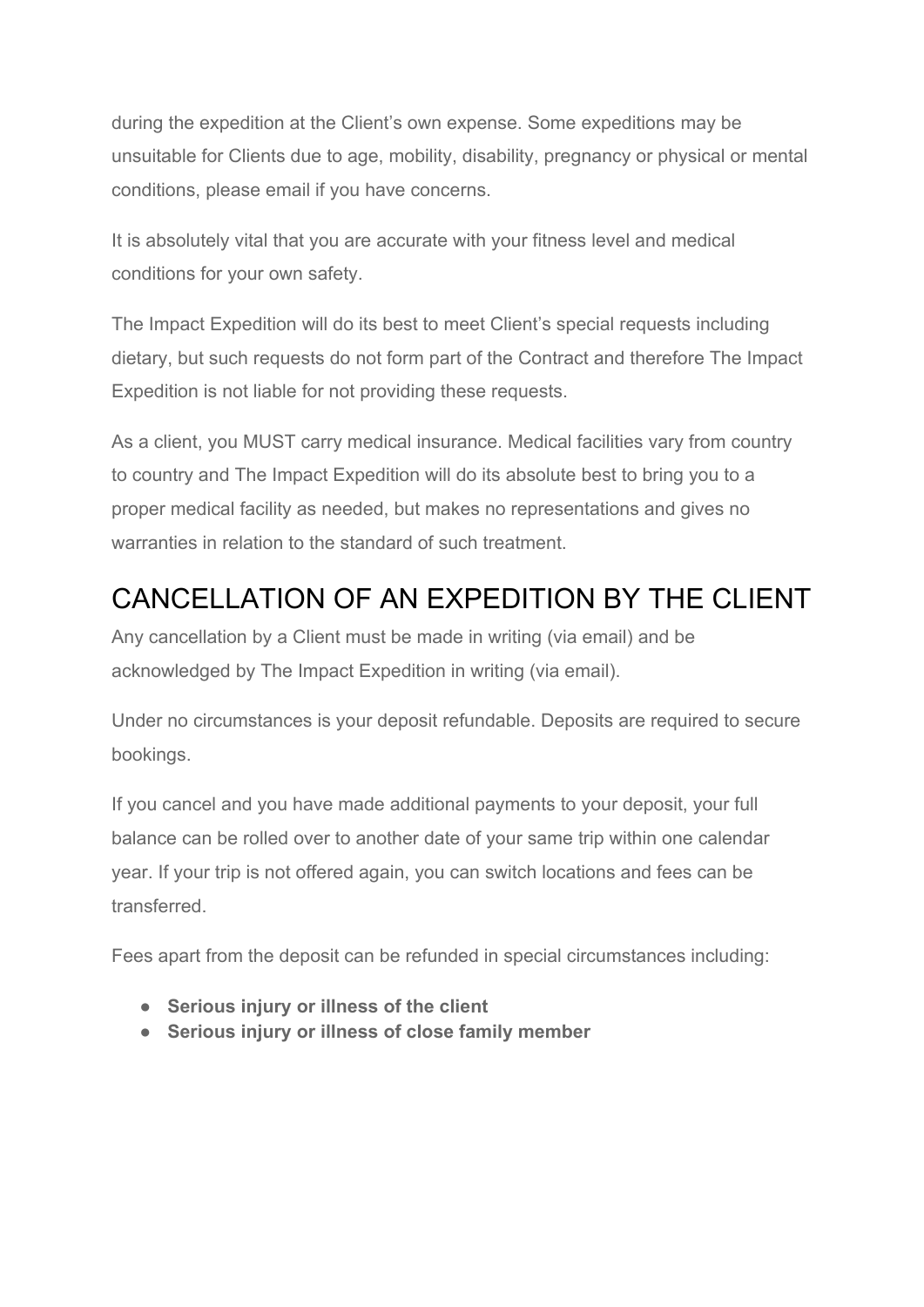# CANCELLATION OF AN EXPEDITION BY THE IMPACT EXPEDITION

The Impact Expedition reserves the right to cancel any expedition for any reason, but will not cancel an expedition less than 30 days before the expedition start date except for unusual or unforeseen circumstances outside The Impact Expedition's control. When an expedition is cancelled by The Impact Expedition before the agreed date of departure for any reason other than the fault of the Client, the Client can either:

Transfer their deposit to another expedition taking place within one calendar year, or:

Receive a full refund of all monies paid under the contract as soon as possible.

The Impact Expedition is not responsible for any incidental expenses or consequential losses that the Client may have incurred as a result of the booking such as visas, vaccinations, non-refundable flights or rail, non-refundable car parking or other fees, loss of earnings, or loss of enjoyment, etc. If the Client is offered a refund but requests an alternate expedition of a higher value than that originally booked, then the Client must pay the difference in price. Where after departure a significant element of the trip contracted for cannot be provided,The Impact Expedition will make suitable alternative arrangements for the continuation of the trip. If it is not possible to provide a suitable alternative or the Client reasonably rejects any suitable alternatives, The Impact Expedition will provide the Client a refund of unused tour portions. Where a significant alteration or cancellation occurs which is not due to Force Majeure or other circumstances beyond the The Impact Expedition's control, The Impact Expedition will in some circumstances offer compensation. Significant alterations do not include the substitution of a transportation method, modification of itineraries, change in hotel accommodation or meal offering.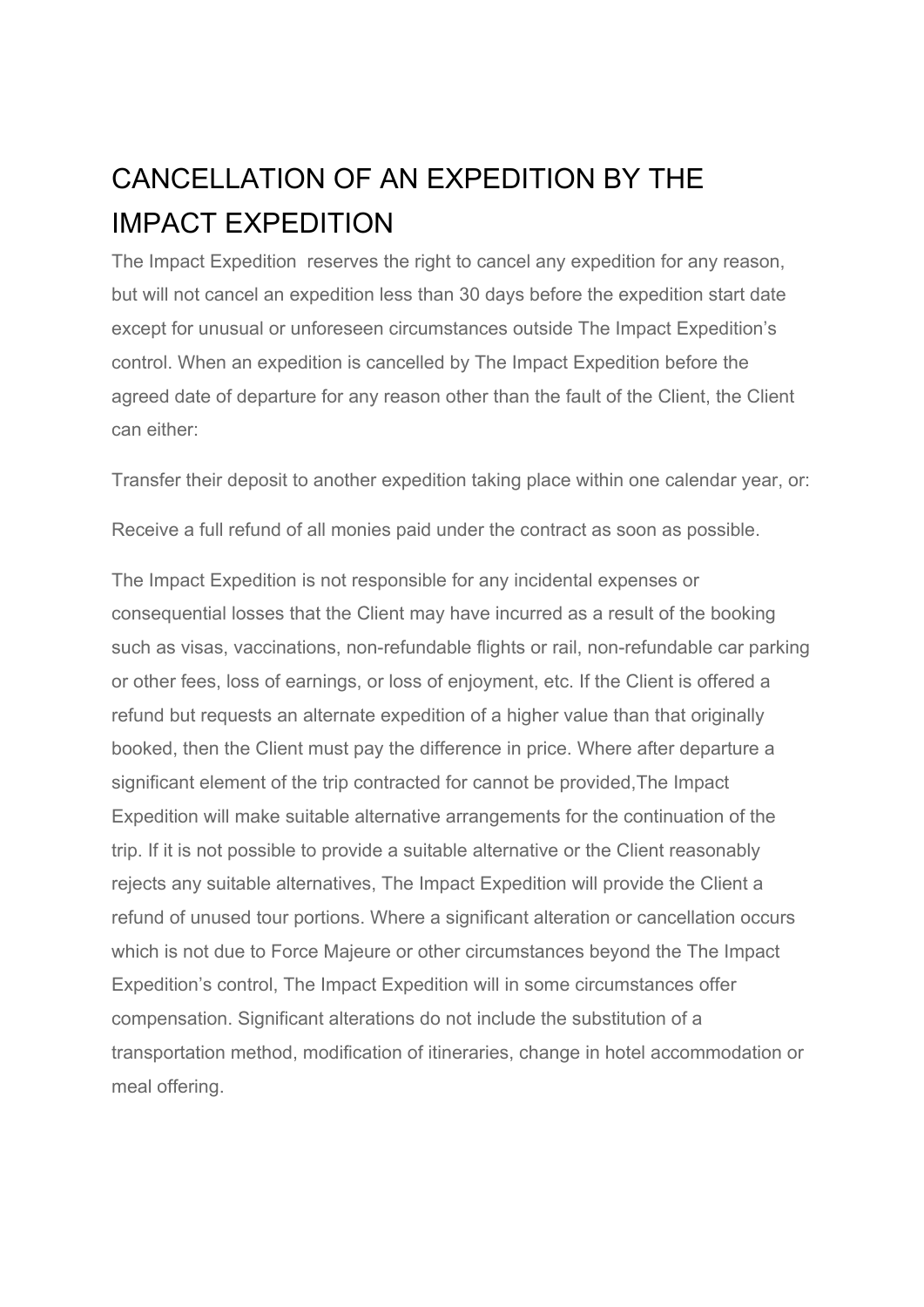### AIRFARE

Expeditions do not include national or international airfare. The Impact Expedition strongly recommends you wait until the trip is confirmed to run before booking airfare or making any non-refundable travel arrangements.

# TRAVEL & HEALTH INSURANCE

Clients are obliged to obtain a solid travel medical insurance. This insurance must cover personal injury and emergency medical expenses above 4000m including, but not limited to, helicopter evacuation, air ambulance and repatriation.

It is strongly recommended the coverage be extended to include cancellation, curtailment, and all other expenses that might arise as a result of loss, damage, injury, delay or inconvenience occurring to the Client during travel. The Impact Expedition shall have no liability for loss, theft of or damage to baggage or personal effects. Personal belongings lost or stolen while unattended by the client in public lounges or other public areas, whether on board a train, bus, or other mode of transportation, publicly owned or operated by The Impact Expedition or elsewhere, are not reimbursable. Losses due to ordinary wear and tear, are not reimbursable. The Impact Expedition cannot accept responsibility for and in no event shall be liable for loss or damage of valuables or other articles left in or on facilities used by The Impact Expedition such as hotels, huts, expedition vehicles, or any other mode of transportation.

The Client acknowledges that the cost of expedition's do not include insurance and that the Client has been advised to obtain separate coverage at an additional cost. When obtaining travel insurance the Client must ensure the insurer is aware of the type of travel to be undertaken.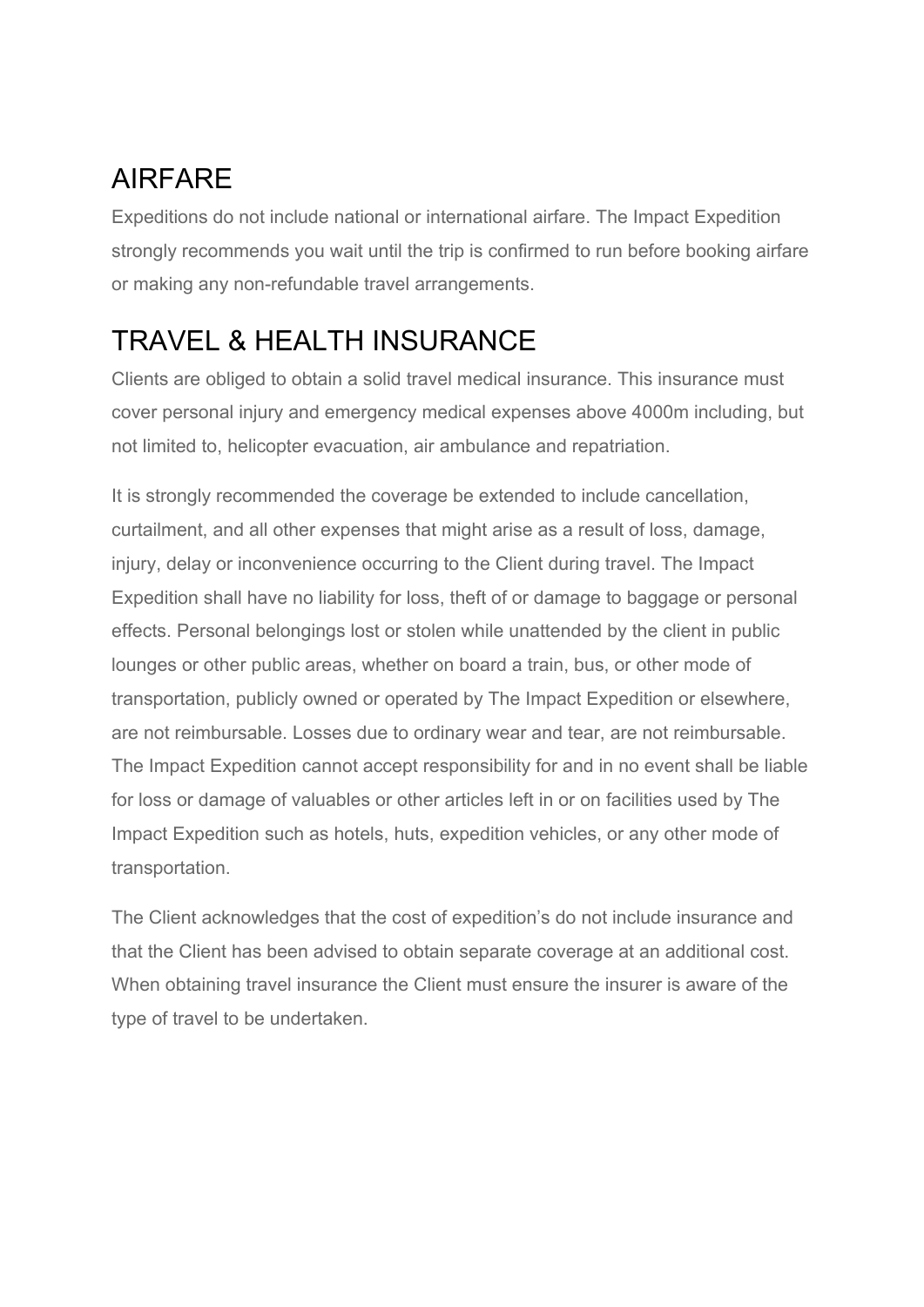## EVACUATION PROCEDURES AND COSTS

The Impact Expedition facilitators, local guides or other representatives decisions will at all times be final on all matters likely to affect the safety and well-being of the trip. We reserve the right to prohibit any traveler from continuing on a trip with no right of refund if, in our opinion, that traveler's actions pose a threat to the safety of others, to the wildlife, themselves, or if the traveler's actions and/or behaviors are harming the enjoyment of the trip for others.

Evacuations costs are to be covered by the person being evacuated.

## TRAVEL DOCUMENTS

Valid Passport: The Client must be in possession of a valid passport required for entry, departure and travel to expedition destinations (passport must be valid 6 months past the return date), all visas, permits and certificates including vaccination certificates (if required), insurance policies, etc. are required for the whole of the journey. The Client accepts full responsibility for obtaining all such documents, visas and permits prior to the start of the expedition and is solely responsible for any adverse consequences resulting from missing or defective documentation. Any information or advice given by The Impact Expedition regarding visas, vaccinations, climate, clothing, baggage, special equipment, etc. is purely advisory, provided as a courtesy to the Client and The Impact Expedition is not responsible for any errors or omissions as to the information provided by third parties such as the appropriate governmental authorities.

Expedition Details: To expedite the obtaining of travel documents and flight bookings please note that all international trip-related documents such as Expedition Guides will be sent via email once the trip is confirmed to run. The Impact Expedition will aim to confirm trips within a reasonable timeframe.

# CLAIMS & COMPLAINTS

If a Client has a complaint against The Impact Expedition, the Client must first inform the Expedition facilitator or guide at the earliest opportunity to allow the grievance to be rectified. Failure to indicate dissatisfaction whilst on expedition will result in the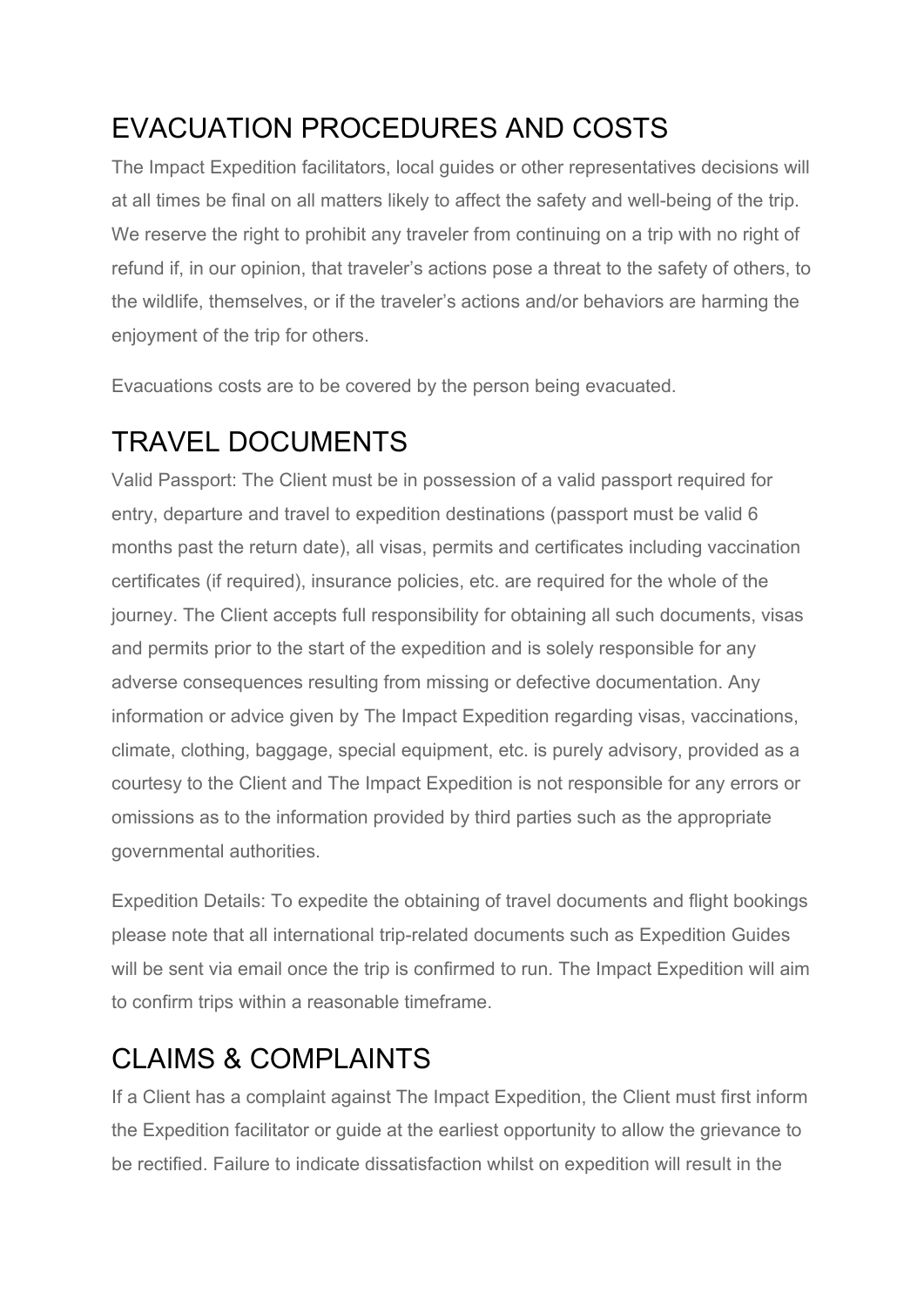Client's ability to claim compensation from The Impact Expedition being extinguished or at least reduced. If satisfaction is still not reached through these means on expedition then any further complaint must be put in writing to The Impact Expedition within 30 days of the end of the trip.

### CLIENT RESPONSIBILITY

The Client acknowledges he or she may be visiting places where the political, cultural and geographical attributes present certain risks, dangers and physical challenges greater than those present in their daily life. By booking travel with The Impact Expedition, the Client acknowledges they have considered the potential risks, dangers and challenges, and expressly assumes the risks attendant to such travel conditions. The Client is solely responsible for acquainting themselves with customs, weather conditions, physical challenges, and laws in effect at each stop along the itinerary, and is encouraged to locate or make contact prior to embarkation with their local embassy or consulate at the trip destination.

#### SUPPLIERS & INDEPENDENT CONTRACTORS

Hotels/accommodation, shuttle services, excursions or other elements of The Impact Expedition may be arranged by The Impact Expedition with local suppliers who may themselves engage the services of local operators and/or sub-contractors. The Impact Expedition will at all times endeavor to appoint reputable and competent local suppliers. The terms and conditions of the suppliers will be applicable. These may limit or exclude the liability of the supplier. The liability of The Impact Expedition will not exceed that of any supplier. Local laws and regulations of the relevant country will be relevant in assessing the performance of the services of any supplier. Neither The Impact Expedition nor any carrier is liable for independent contractors.

## SAFETY & TRIP ENJOYMENT

We take your safety and well-being very seriously. However, you are ultimately responsible for your safety. To avoid possibly dangerous situations, it is extremely important that you obey any rules and regulations imposed by the The Impact Expedition facilitators and/or Local Guides and instructions given by them.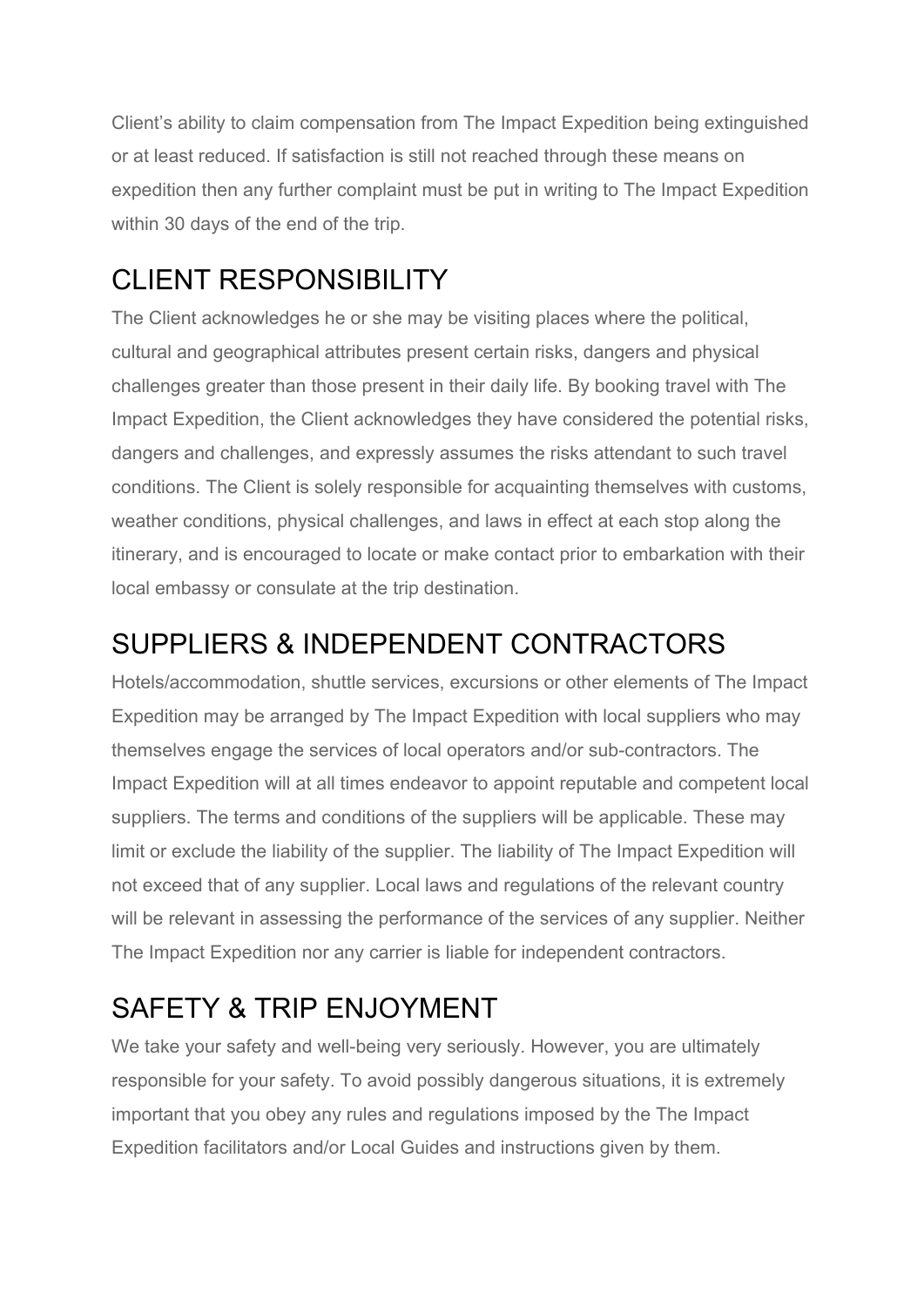The Impact Expedition reserves the right to prohibit any Client from continuing on a trip with no right of refund if, in our opinion, that Client's actions pose a threat to the safety of them, others, or to the wildlife, or if that Client's actions or behaviors are seriously jeopardizing the enjoyment of the trip for others. The decision of theThe Impact Expedition facilitator Leader or representative will at all times be final on all matters likely to affect the safety and well-being of the trip. All Clients must, at all times, strictly comply with the laws, customs, foreign exchange and drug regulations of all countries visited, and The Impact Expedition will not accept responsibility or liability for any Client who contravenes any laws or other regulations of any country visited.

### HEALTH & FITNESS

Most The Impact Expedition trips should not be overly strenuous for people who are healthy and reasonably fit. If you (or anyone on whose behalf you are booking) are affected by any condition, medical or otherwise, that might affect your or other people's enjoyment of the trip, you must advise us of this at the time of booking. If your health or fitness changes between the time of booking and your trip departure date, you must notify the The Impact Expedition team of these changes before the expedition starts.

#### PHOTOS, VIDEO AND CONTENT CREATION

In the course of participation in a The Impact Expedition, photos or video may be taken by participants, guides and professional photographers. These images may be used in anyThe Impact Expedition promotional materials, website, all social media platforms (i.e. Instagram), etc., unless Clients specifically request to the photographer or in writing to The Impact Expedition, to not use any material your image is depicted in. Otherwise, permission is granted to The Impact Expedition to perpetual, royalty-free, worldwide, irrevocable license to use such images for publicity and promotional purposes.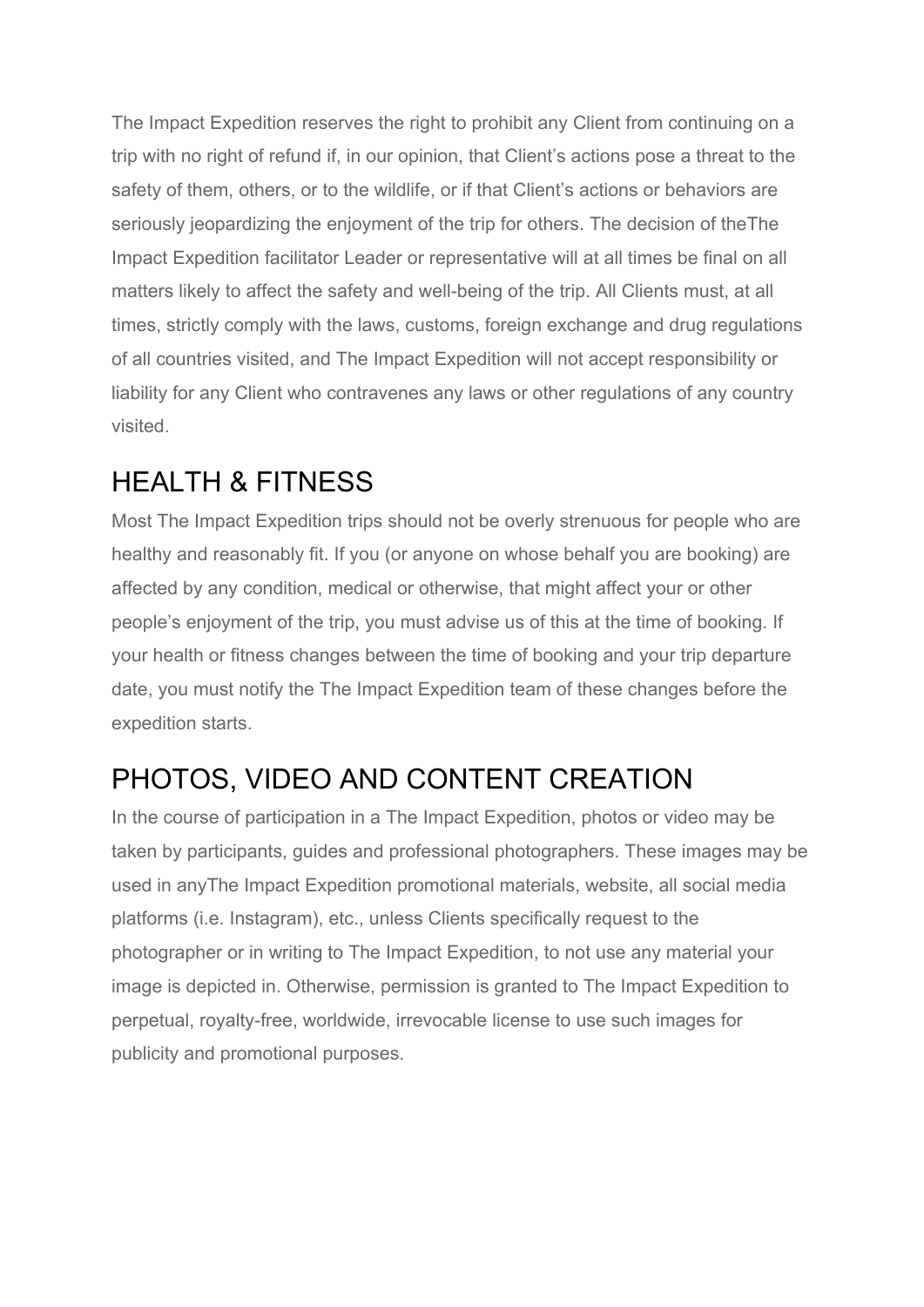# EXPEDITION ITINERARY CHANGES

The Impact Expedition and its partners reserves the right to alter expeditions programs and itineraries due to weather, road conditions or other circumstances. These programs may be changed or cancelled at any moment due the trip to assure the safety of our clients and staff. No responsibility is accepted for losses, expenses due to delays, changes of flights or other services because of strikes, accidents, sickness, damage, negligence, weather, war, changes in schedules or other similar causes. The Impact Expedition and its partners do not assume responsibility for accidents or deaths that can be traced to the participants' negligence, acts of third parties or exterior circumstances such as weather, natural occurrences, ware or other similar causes.

# DATA PROTECTION

To ensure that expeditions run smoothly, The Impact Expedition need to use personal information (such as name, address, special needs, health conditions, dietary requirements etc.) provided by Clients to The Impact Expedition, and also pass on such information to other outfitters/guides or suppliers involved in the operation of the expedition. The Impact Expedition will apply appropriate security measures to protect such personal data and will only pass on data that is applicable to outfitters or suppliers responsible for the expedition. By completing The Impact Expedition Booking, Clients consent to this information being transferred as required.

# LIABILITY

The Impact Expedition is not responsible for any improper or non-performance of any services forming part of the Contract which are wholly attributable to the fault of the Client, the unforeseeable or unavoidable act or omission of a third party unconnected with the provision of any services to be provided under the Contract; unusual and unforeseeable circumstances beyond the control of The Impact Expedition and/or the relevant supplier, the consequences of which could not have been avoided even if all due care had been exercised including (but not limited to) an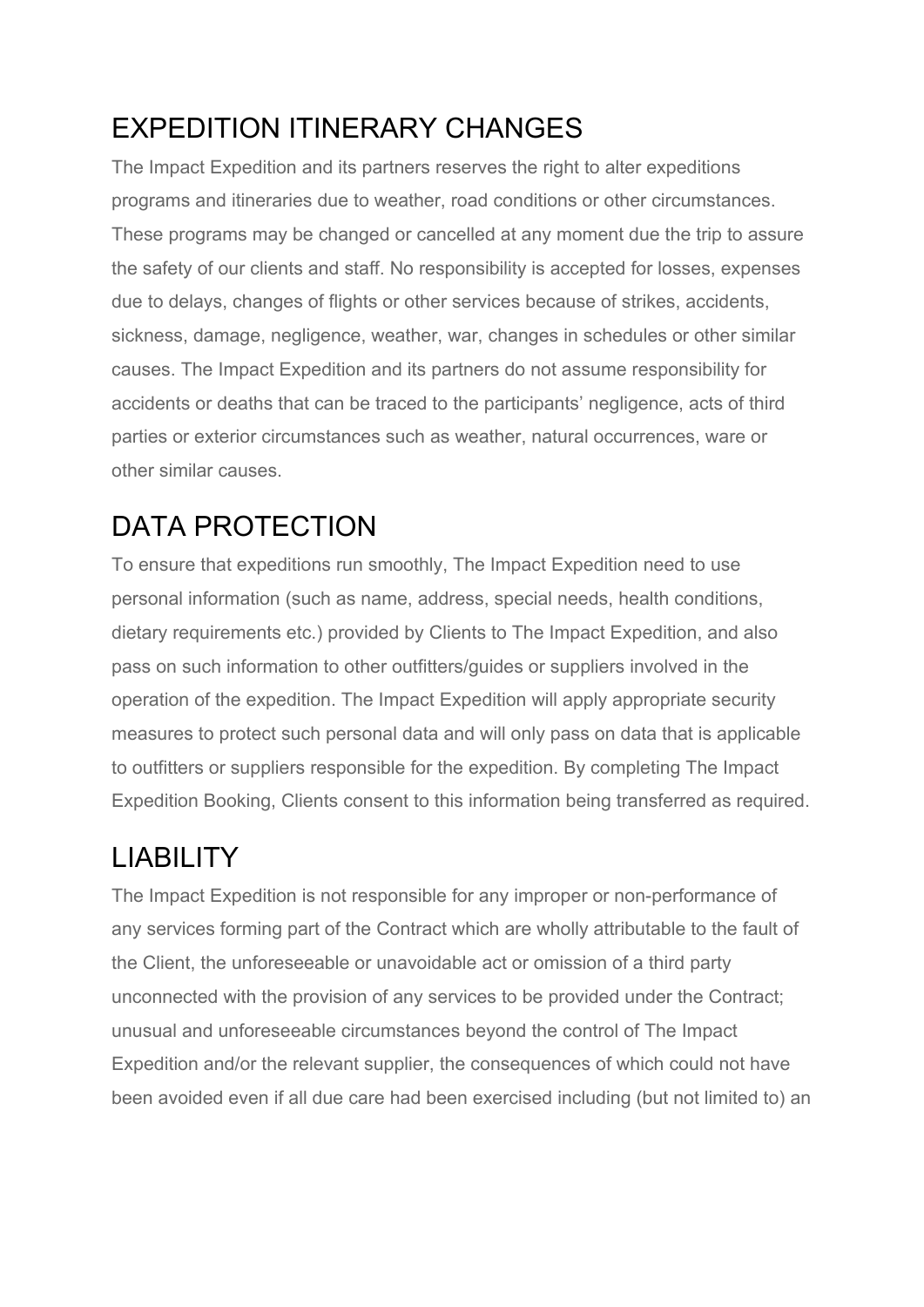event of force majeure; or any event which The Impact Expedition and/or the relevant supplier could not even with all due care have foreseen or forestalled.

In the event that The Impact Expedition is responsible for any death, injury or illness caused by the negligent acts and/or omissions of its suppliers of services which form part of the Contract then The Impact Expedition limits its liability.

# ACCEPTANCE OF RISK

The Client acknowledges that the nature of the expedition is adventurous and may involve a significant amount of personal risk. The Client hereby assumes all such risk and does hereby release The Impact Expedition from all claims and causes of action arising from any damages or injuries or death resulting from these inherent risks.

### **SEVERABILITY**

In the event that any term or condition contained herein is unenforceable or void by operation of law or as being against public policy or for any other reason than such term or condition shall be deemed to be severed from this Agreement or amended accordingly only to such extent necessary to allow all remaining Terms and Conditions to survive and continue as binding.

## SUCCESSORS & ASSIGNS

These Terms and Conditions shall inure to the benefit of and be binding upon The Impact Expedition and the Client and their respective heirs, legal personal representatives, successors and assigns.

# APPLICABLE LAW

The Contract and these Terms and Conditions are subject to the laws of The Netherlands.

# WAIVER OF BOOKING CONDITIONS

These Booking Terms and Conditions may only be waived or amended by written mutual consent. When a Client completes, submits and makes the payment for